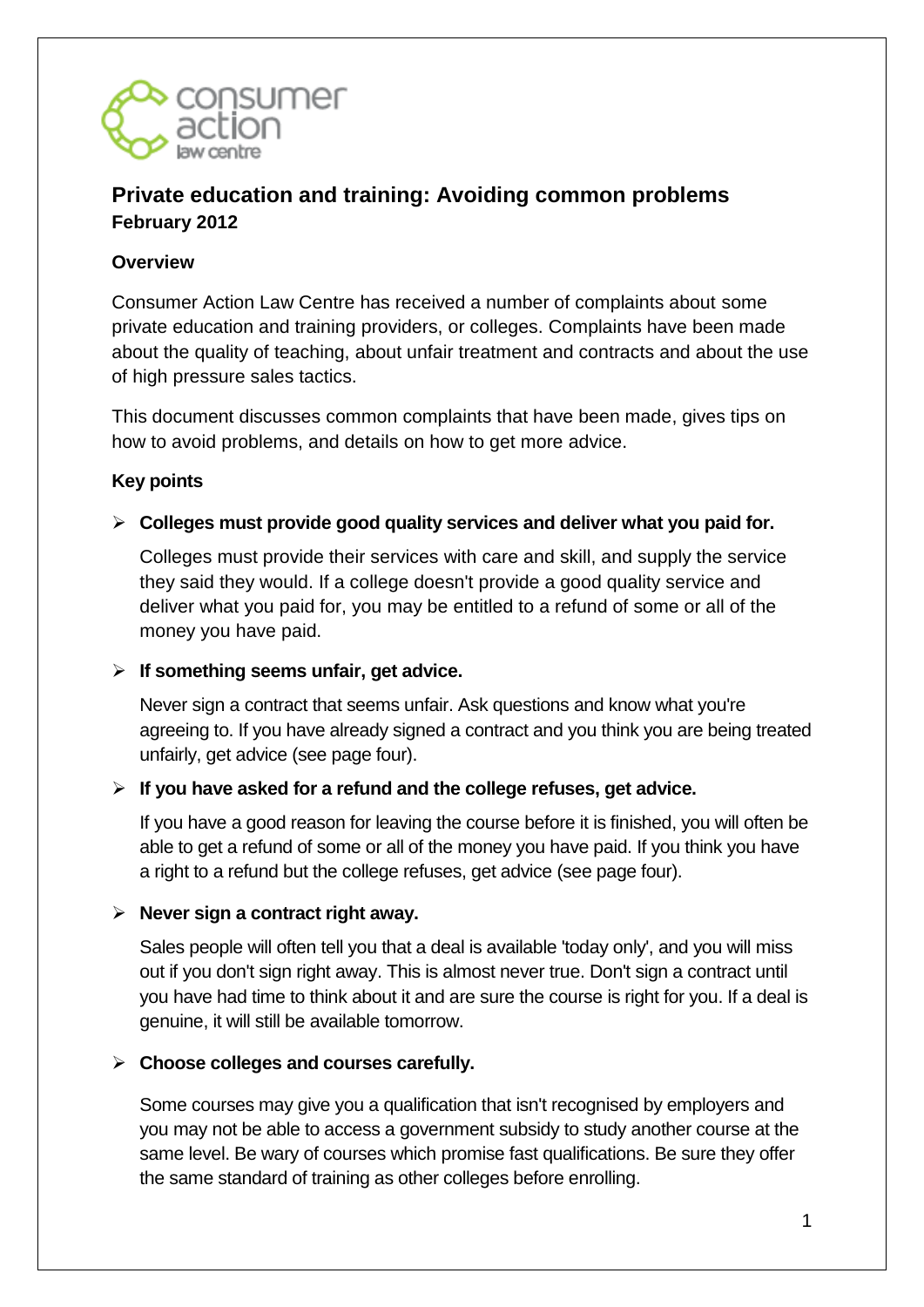# **Introduction**

Consumer Action Law Centre has recently received a number of complaints about some private education and training providers, or colleges. The colleges we have seen complaints about cover different areas including pilot training, hairdressing, IT, business and personal training. Many of the complaints have come from international students but local students have also reported problems.

Some common complaints are:

- teaching is of a poor standard, even though courses can be very expensive, and
- unfair treatment, especially in relation to contracts, payments and refunds.

We have also heard reports of high pressure methods being used to sell courses.

**Important note -** This tip sheet is not a guide to choosing an education and training provider or a complete list of problems that students have had. It is only description of common complaints we have seen and how you might avoid them.

If you have a problem with a private education and training provider and need some advice, contact one of the services listed on page four.

# **Problems we have seen**

### *Poor-quality courses*

When you pay for an education or training course, the provider must teach it with care and skill, and supply the service they said they would supply. If the provider said a course would lead to a certain qualification, the course must be

#### **Students have complained that:**

- their college did not provide enough teachers for the number of students
- they were not taught the skills they needed to gain qualification, so they had to seek extra training at their own cost.

taught in a way that allows students to get that qualification. If you don't receive a good quality service and get what you paid for, you will often be entitled to a refund.

Unfortunately, some courses might cause problems later. Some employers may not recognise qualifications from colleges if they do not think the college provides proper training and you may not be able to access a government subsidy to study another course at the same level. Be wary about offers which promise to give you a qualification much faster than other colleges. Be sure they offer the same standard of training as other colleges before enrolling.

#### **Tips**

- $\triangleright$  Before you sign up to a course, do some research to check that the college is a reputable provider. For example, check whether the college is registered with TEQSA, CRICOS or [training.gov.au](http://training.gov.au/) (see page four).
- $\triangleright$  If you have a complaint about the quality of a course you are studying, raise it with the college first. if you are unhappy with their response, seek advice or make a complaint (see contacts on page four)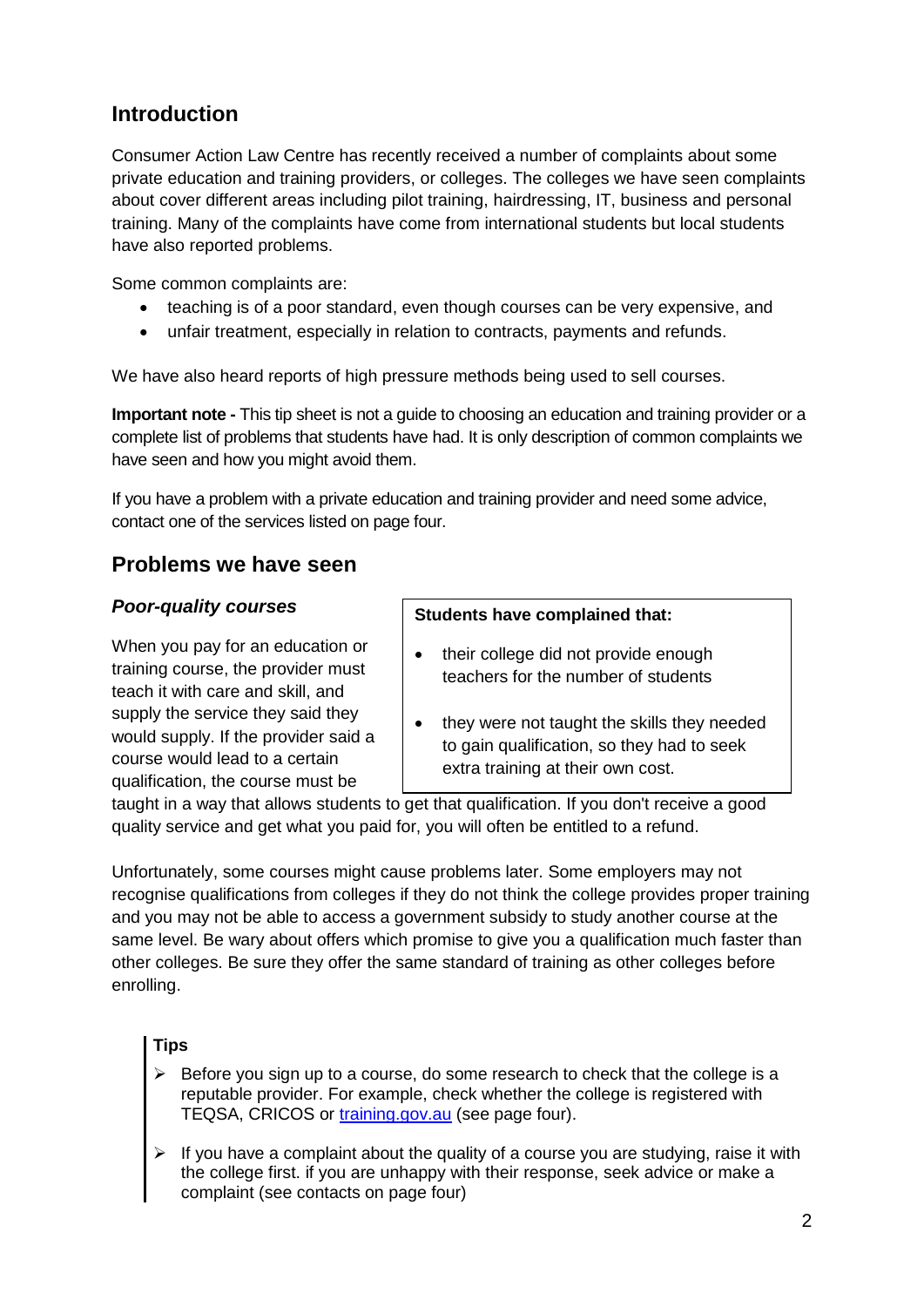## *Unfair treatment, especially in relation to contracts, payments and refunds*

We have received complaints about colleges requiring payment of large amounts of money before the start of the course and others seem to have unfair policies around issuing refunds.

In one case, a student told us that they were unable to continue their course because of illness. However, the contract said that students had to give eight weeks notice to cancel the course, and had to attend classes and pay fees during that time. Other contracts we have seen simply say that no refunds will be offered once a course has started.

#### **Tips**

- **If something in a contract seems unfair, get advice.** Never sign a contract if it contains terms that look unfair or unreasonable. If you're in doubt, ask the college staff, get advice (see page four), or just walk away. Most colleges will treat you fairly and deliver a good service. If you have already signed a contract and you think you are being treated unfairly, get advice (see page four). Some rights cannot be taken away even if the contract says they can.
- **If you think you are entitled to a refund but the college refuses, get advice.** If you leave in the middle of a course, it may be reasonable for the college to keep money you have already paid. But if you have a good reason for leaving the course, you will usually have a right to a refund.

#### *High-pressure sales techniques*

When you are signing up for an education or training course, you should be given an opportunity to read and understand the contract, consider whether a course is right for you

and get advice if you need it. However, we have heard complaints from students who say they were pressured into signing contracts by college staff.

Salespeople sometimes say that an offer is available for 'today only', but this is almost never true. It is usually a trick designed to make you buy something that you don't really need

#### **Case studies:**

- One student told us that they felt pressured into signing after being told that if they did not sign right away they would miss out on the course.
- Another student approached a college to enter a basic course but was pressured into starting a more expensive course that was unsuitable for them.

or can't afford. A genuine deal will still be there tomorrow.

#### **Tips**

- **Never sign a contract without taking time to read it and think about it.** If a salesperson tries to pressure you into signing a contract or handing over money without giving you time to think, walk away.
- **If you were pressured into signing a contract, but later realise the course is no good for you, call the college immediately.** If they refuse to let you cancel the contract, or try to charge you unreasonable fees, get advice (see page 4)